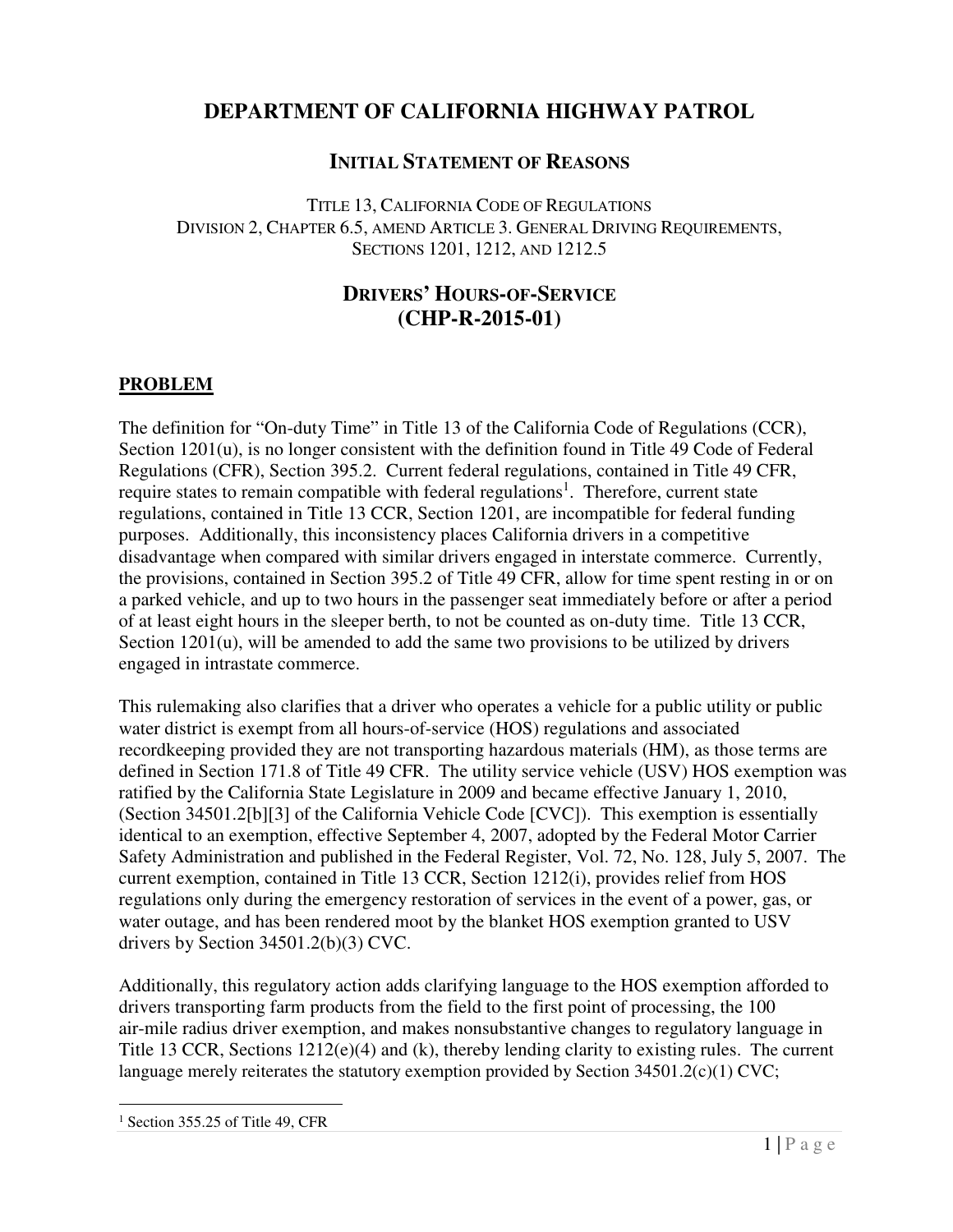however, the application of the exemption is often interpreted incorrectly. These amendments should effectively eliminate confusion surrounding the appropriate application of this HOS exemption by industry and law enforcement.

 In recent years, the California Highway Patrol (CHP) has been contacted by numerous government agencies within the State of California, such as the Los Angeles County Department of Public Works and the Office of Emergency Services, requesting temporary exemptions from all driver HOS rules for drivers of commercial motor vehicles with a gross vehicle weight rating or gross vehicle weight over 10,000 pounds, employed by those agencies, during the emergency restoration of basic essential public services and related operations. The Department relies on the provisions of Title 13 CCR, Section 1202(e), which provides authority to the Commissioner to grant limited exemptions to HOS requirements during emergency events. The process, from first determining the need for an exemption to requesting and obtaining an exemption, often takes several hours, or even days, which in turn delays the critical response of local governments regarding emergency restoration of basic essential public services. This amendment would simplify the process and provide local governments immediate discretion regarding the utilization of a 72-hour exemption during emergency restoration efforts. This rulemaking will adopt an exemption from drivers' HOS limits to the extent permitted by statute, contained in Section 34501.2 CVC, for drivers employed by the State of California, a city, a county, a city and county agency, or any political subdivision thereof during the emergency restoration of basic essential public services and related operations.

 This regulatory action will also make a change to tow truck drivers' HOS by providing limited extension of the driver's work period. This limited extension of the driver's work period is provided in support of public safety in order to ensure tow operators have sufficient driving hours available to remove disabled vehicles and restore the roadway in a timely manner. Additionally, this exemption will ensure tow operators are available to assist with disabled vehicles and their occupants, particularly if the request for assistance is arranged by a law enforcement agency. Historically, due to the unique nature of tow truck operations, compliance with conventional drivers' HOS limits has proven difficult. For example, tow truck operations in rural areas are operated by a few employees and often require drivers to drive long distances to reach the location of the disabled vehicle or blocked roadway. Additionally, these unplanned incidents occur at any time throughout the day or night. This exemption will permit drivers of tow trucks to drive commercial vehicles for not more than 12 nonconsecutive hours since first reporting for duty, without being limited by driving only within the first 16 hours since reporting for duty.

 Finally, this rulemaking would clarify the language related to the HOS requirements for drivers of buses and trucks being operated in intrastate commerce. Currently, the regulations combine the requirements for bus drivers, truck drivers, and flammable-liquid tank vehicles within the same subdivision. This could lead to confusion as to the specific requirements for the driver of each vehicle type. The proposed changes will reformat the section, providing greater clarity, as well as consistency with the same limitation prescribed pursuant to Section 34501.2(b)(1) CVC.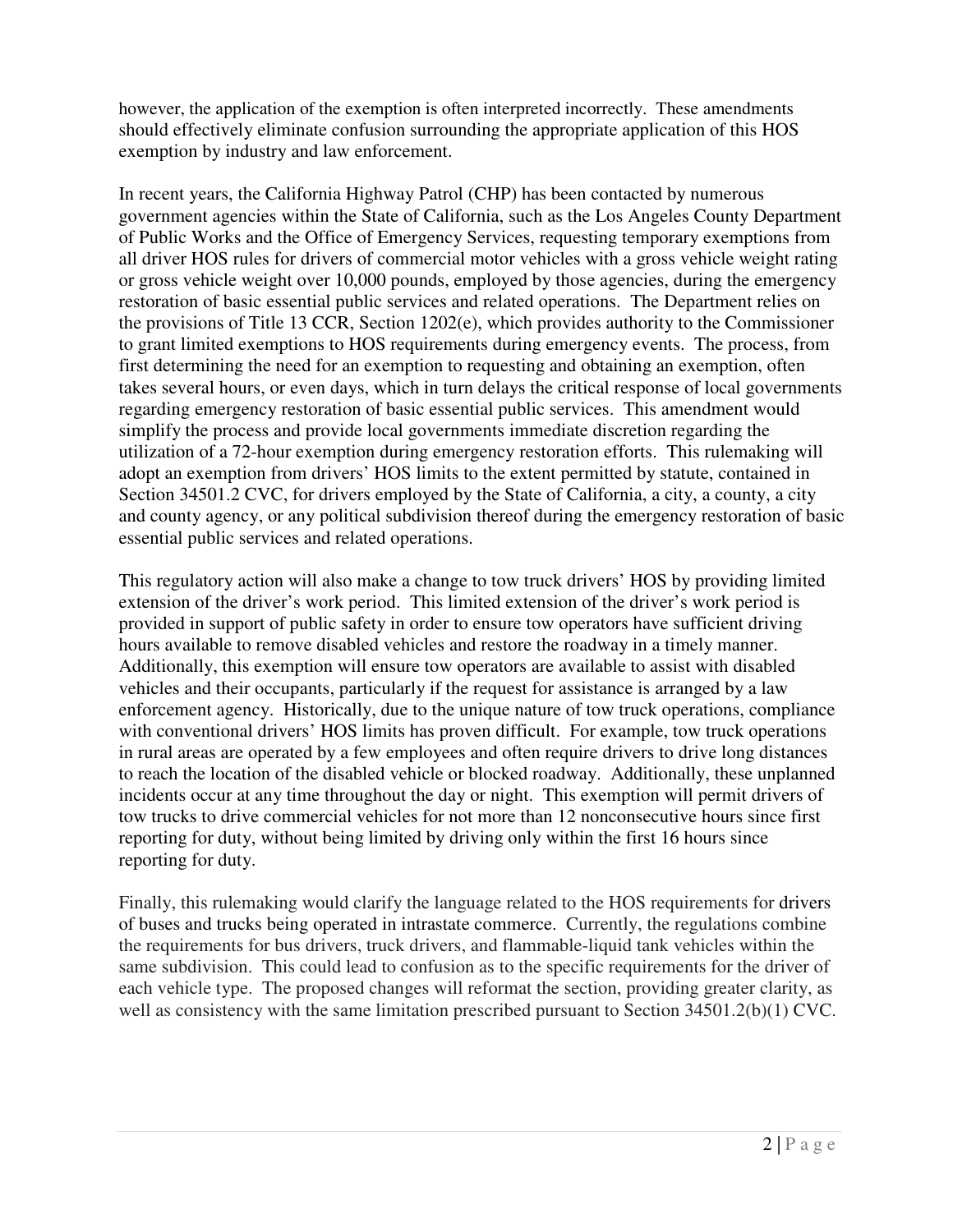## **BENEFITS OF THE REGULATIONS**

 One of the benefits these regulations provide is permitting drivers to operate commercial motor vehicles for extended periods of time, at the discretion of an authorized governmental agency, to expedite the restoration of essential public services in the interest of public safety and the economy. Another benefit to the public is increased efficiency in the ability of tow operators to provide traffic congestion relief through the removal of disabled vehicles, by providing a driver of specified tow trucks a limited extension of the driver's work period. Additionally, these amendments would continue to provide a nonmonetary benefit to the protection and safety of public health, employees, and the environment by providing a regulatory authority for enforcement efforts as they relate to violations of HOS regulations.

## **PURPOSE AND NECESSITY OF REGULATIONS**

 Section 2400 CVC authorizes the Commissioner of the CHP to enforce laws regulating the safe operation of motor vehicles. Section 2402 CVC authorizes the Commissioner to make and enforce regulations as necessary to carry out the duties of the CHP. Sections 32002, 34501, 34501.2, and 34501.5 CVC allow the CHP to adopt reasonable rules and regulations which are designed to promote the safe operation of vehicles described in Section 34500 CVC, which are commercial vehicles commonly referred to as "regulated" vehicles (trucks, truck-trailer combinations, buses, etc.). The adopted regulations are contained in Title 13 CCR.

## **SECTION BY SECTION OVERVIEW**

 **Title 13 CCR, Division 2, Chapter 6.5, Motor Carrier Safety Regulations.** 

## **Article 1. Definitions and General Provisions.**

### **Section 1201. Definitions.**

Subsection (u) is amended to add provisions found in Title 49 CFR, Part 395.2, Definitions. The first added provision would allow for time spent resting in or upon a parked vehicle to count as off-duty time, rather than on-duty time, except for a vehicle transporting explosives, where the driver is required to attend to the vehicle, pursuant to Section 31614 CVC. The second added provision would allow a passenger, who rides in the passenger seat of a property- carrying vehicle moving on the highway, to count up to two hours as off-duty time, rather than on-duty time, so long as the two hours occurs immediately before or after a period of at least eight hours in the sleeper berth. This allows co-drivers added flexibility, for timekeeping purposes, by allowing that time in the passenger seat to be logged as "off-duty" and be excluded from the 16-hour calculation, as specified by Title 13 CCR, Section 1212.5. Drivers would no longer be confined to the sleeper berth in order to avoid logging on-duty time. These amendments are necessary to align this section with federal regulations, provide reasonable flexibility for drivers to use off-duty time, and clarify the use of that time for logging purposes.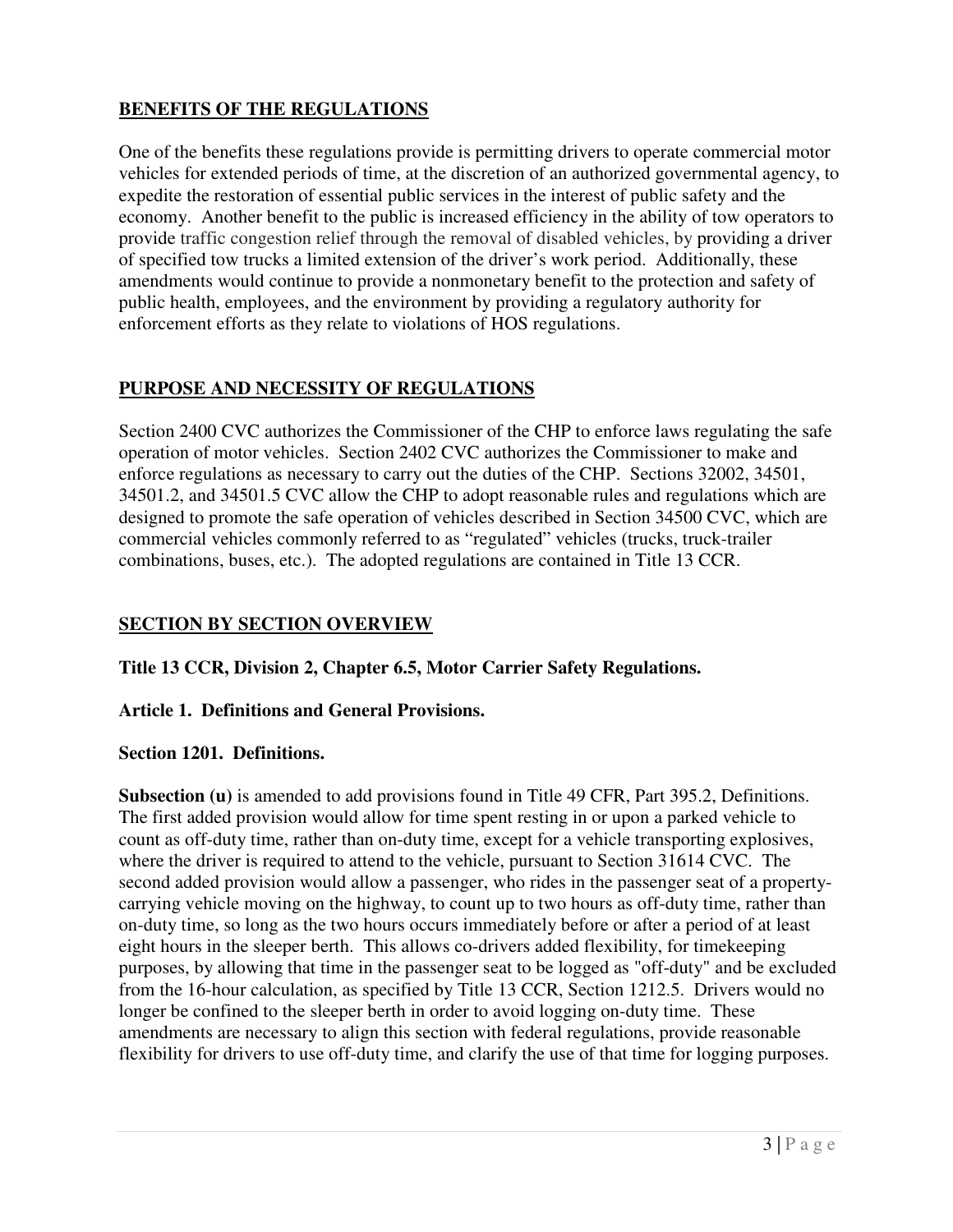### **Article 3. General Driving Requirements.**

### **Section 1212. Driver Hours of Service.**

Subsection (e)(4) is amended to clarify the meaning of 12 hours on-duty. The existing language in this section is often misconstrued to mean that drivers may utilize the "100 air-mile radius driver" exemption, even when they have exceeded 12 consecutive hours since the driver first reported for duty, provided the driver has not actually been on duty (as defined in Title 13 CCR, Section 1201[u]) for more than 12 hours. Often drivers who are otherwise eligible to utilize this exemption take short off-duty periods (lunch, rest breaks, etc.), thus keeping their on-duty total for the day below 12 hours. However, many times this will cause the driver to be released from duty after the 12th consecutive hour since they first reported for work, making them ineligible, as they have not complied with Title 13 CCR, Section 1212(e)(2). Once a driver has exceeded the 12th consecutive hour from first reporting for duty, it becomes difficult to determine if the driver has complied with the driving time limits, contained in Title 13 CCR, Section 1212.5(a), when a form of timekeeping record other than a graph-grid is used. By referring to the definition of a work period, contained in Title 13 CCR, Section 1201(hh), the confusion surrounding "12 hours on-duty" should be negated.

Subsection (i) is amended, exempting drivers employed by an electrical corporation, a gas corporation, a telephone corporation, a water corporation, or a public water district from all HOS regulations (including recordkeeping requirements), while operating a public utility or public water district vehicle. The existing language is in conflict with the aforementioned statutory exemption, contained in Section 34501.2 CVC. Therefore, any language limiting USV drivers' HOS is removed.

Subsection (k) is amended to clarify the exemption afforded to drivers transporting farm products from the field to the first point of processing. The current language merely reiterates the statutory exemption provided by Section  $34501.2(c)(1)$  CVC; however, the application of the exemption is often interpreted incorrectly. The intent of this section is to allow drivers transporting "farm products," as defined in Title 13 CCR, Section 1212(k), additional time to move these commodities, from the point of harvest to the initial processing point, due to the perishable nature of the product and/or the limited window of opportunity to move the product from the harvest location (e.g., timber). Within the "farm products" definition exists extremely perishable commodities, defined as "special situation farm products." Adding the proposed language to Title 13 CCR, Section 1212(k), should effectively eliminate confusion surrounding the appropriate application of this HOS exemption by industry and law enforcement.

 **New Subsection (k)(1)(A)** is added to clarify the 12-hour maximum driving time for drivers transporting farm products following eight consecutive hours off duty. This requirement was previously stated within the paragraph of Section 1212(k)(1), and is being moved into its own subsection to provide clarity for compliance and enforceability of these requirements.

 **New Subsections (k)(1)(B) and (C)** have been reorganized to provide clarity and accessibility to the information provided.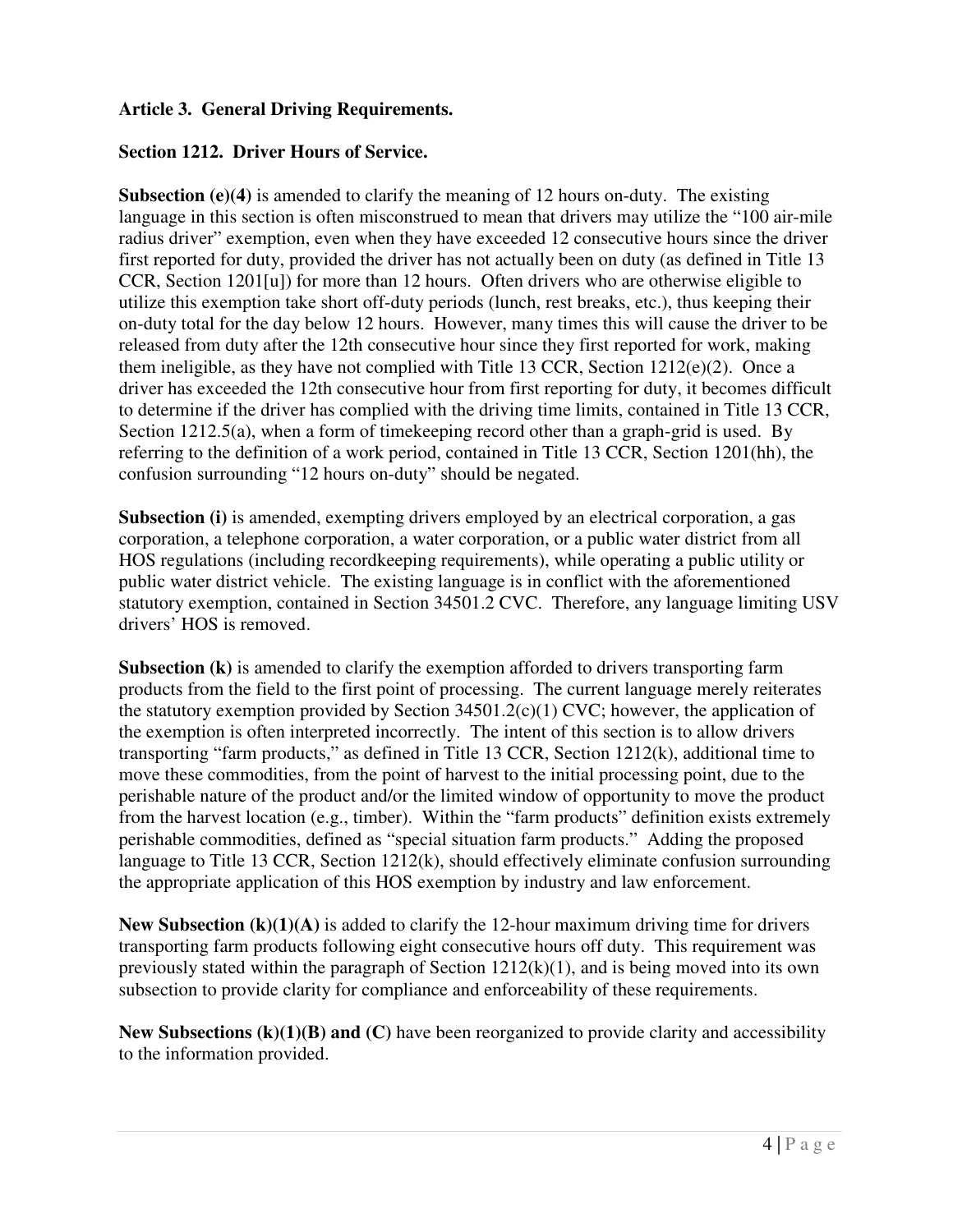**New Subsection (k)(2)** is added to provide that drivers transporting "special situation farm products" may use the same exemption provided to farm products (with regard to the driving and daily on-duty limits), but are not held to any eight-day cumulative on-duty limit, to allow for a driver who may be on duty up to 16 hours a day until the harvest is complete. This is necessary to allow drivers to extend beyond eight-day cumulative limits for no more than 28 days to move extremely perishable commodities within a very limited window of opportunity from the point of harvest to the initial processing point.

 **New Subsection (k)(3)** is added to specify any driver operating under the exemption in Title 13 CCR, Section 1212(k), must accurately record their time on a record of duty status (RODS) for each 24-hour period. Drivers are required to retain the current day plus copies of their RODS for the previous seven consecutive days and provide those documents to law enforcement personnel, on demand, to ensure compliance with HOS. While utilizing this exemption, drivers are not eligible to use other exemptions contained in Title 13 CCR, such as Title 13 CCR, Section 1212(e), 100 air-mile radius driver, which requires 10 hours off duty for truck drivers, separate each 12 hours on duty, as the provision of this exemption does not meet concurrently with Title 13 CCR, Section 1212(k). For example, a driver only utilizing the "8 hours to requalify" portion of the exemption, listed in subsection (k)(1)(B) of this paragraph, may believe they are not required to complete a RODS prescribed by Title 13 CCR, Section 1213, because current Title 13 CCR, Section 1212(k), only refers to Title 13 CCR, Section 1212.5(a)(4), 80 hours in any consecutive eight days limitation, to require RODS. However, the intent of Title 13 CCR, Section 1212(k), was not to exempt RODS, but to afford drivers transporting farm products from the field to the first point of processing additional time to move these time-sensitive products. Additionally, Title 13 CCR, Section 1212(g), Sleeper berths, would not be available as an exemption from RODS, as Title 13 CCR, Section  $1212(g)(1)(A)$ , requires a driver to have a 10-hour requalification period before driving more than 12 hours, or after the 16th hour, prior to resuming operation.

 **New Subsection (k)(5)** is added to allow for the terms defined in this subdivision to be applicable for use in all of Chapter 6.5, Title 13 CCR. This change was necessary to clarify the use of this exemption as referenced in other sections within the chapter.

Subsection (n) is amended to include drivers engaged in emergency operations, as defined in proposed Title 13 CCR, Section 1212(p), to the limitations provided by this paragraph. This would clarify that drivers are not able to transport hazardous substances or hazardous waste, as those terms are defined in Title 49 CFR, Section 171.8, while utilizing the exemption provided by Title 13 CCR, Section 1212(p). The transportation of these materials presents an additional risk to public health and safety. Therefore, drivers engaged in emergency operations shall be subject to HOS limits while transporting hazardous substances or hazardous waste.

 **New Subsection (p)** is added to permit an intrastate governmental driver, employed by the State of California, a county, a city, a county and city agency, or any political subdivision thereof, to drive a commercial motor vehicle more than the number of hours specified in Title 13 CCR, Section 1212.5, if they are actively involved in the emergency restoration of basic essential public services and related operations. This subsection is necessary to specify to whom the exemptions, provided in the following subsections, apply: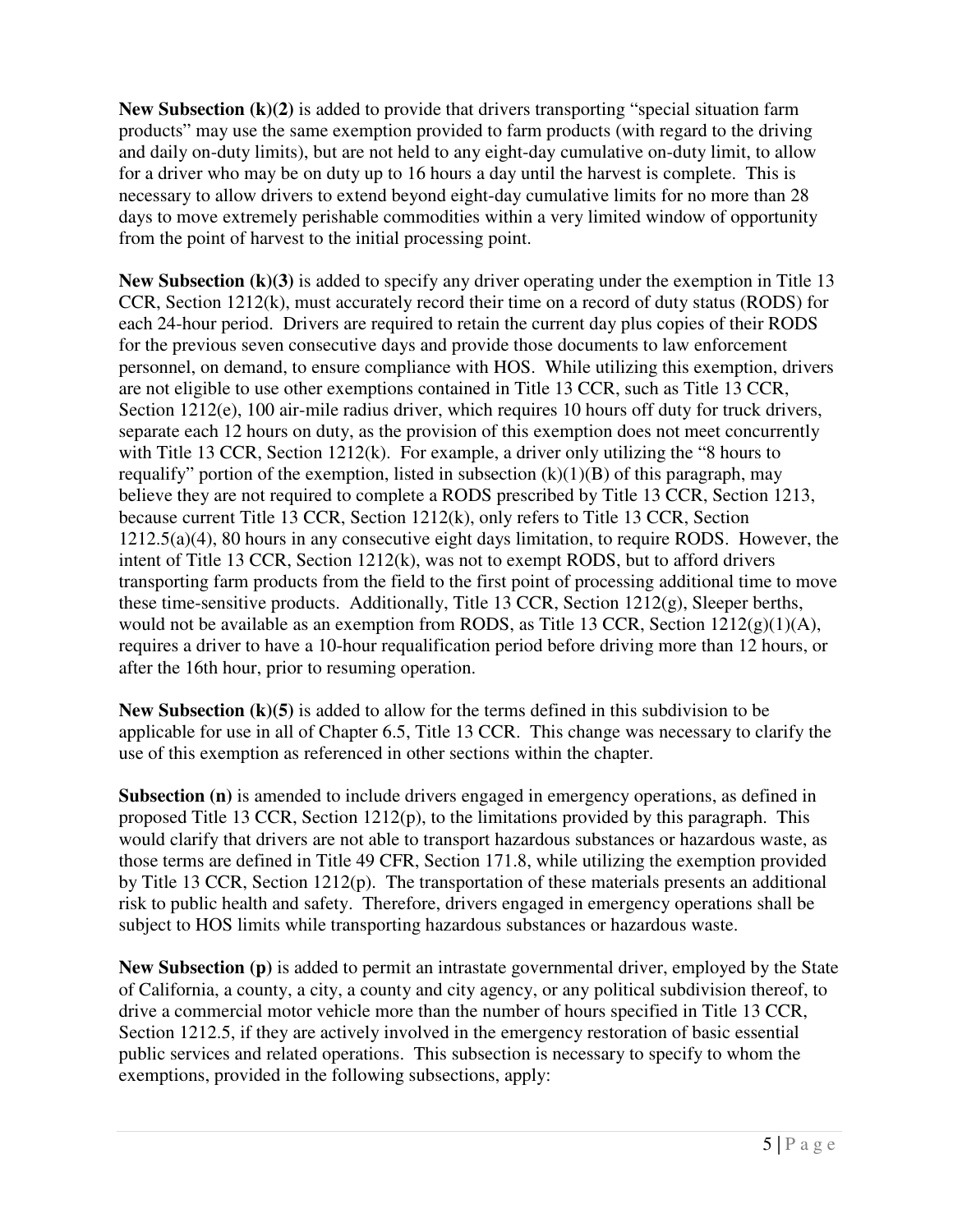**New Subsection (p)(1)** is added to permit California state or local governmental drivers, operating government owned or operated vehicles and engaged in essential emergency restoration operations, to exceed the maximum driving and on-duty time limitations, as provided by Title 13 CCR, Section 1212.5. This will allow state and local governments, at their discretion, the ability to quickly deploy their personnel, for the purposes of emergency restoration, without hesitation or delay concerning the established HOS limitations. Previously, the Department would have to rely on the provisions of Title 13 CCR, Section 1202(e), which provides authority to the Commissioner to grant exemptions to HOS requirements during emergency events. The process, from first determining the need for an exemption to requesting and obtaining an exemption, often takes several hours, or even days, which would in turn delay the critical response of local governments regarding emergency restoration of basic essential public services. This subsection further defines the phrase "and related operations" in order to clarify a driver engaged in emergency operations need not be within the actual scene of the emergency in order to qualify for the exemption. The 72-hour exemption qualifies the response time, between the driver's normal work reporting location and the scene of the emergency restoration of essential public services, to be exempt from HOS limitations. This is necessary, for clarity purposes, to appropriately utilize the exemption.

 **New Subsection (p)(2)** is added to provide that this exemption applies only to governmental drivers working within a 100 air-mile radius of their normal work reporting location, and who begin and end work at the normal work reporting location. This requirement is necessary to limit and specify how this exemption is to be used. The 100 air-mile radius was determined by the CHP to be the appropriate maximum operating distance necessary to provide drivers the capacity to carry out their duties of emergency restoration of basic essential public services, while operating a commercial motor vehicle within the parameters of the exemption. The determination is based on long standing exemptions that are preexisting for local drivers, as presented in Title 13 CCR, Section 1212(e). The new exemption is intended to provide relief from HOS requirements for state and local governments responsible for basic essential public services within those jurisdictions.

 **New Subsection (p)(3)** is added to provide a 72-hour time limit for an emergency restoration exemption. This subsection preserves the Commissioner's authority, while allowing time for evaluation and concurrence, or nonconcurrence, of a request. This subsection provides a temporary emergency exemption to account for average holiday or weekend timeframes when a normal workday response from the CHP may not be feasible and a more immediate action is requested.

 **New Subsection (p)(4)** is added to allow a request to extend the initial 72-hour emergency restoration exemption period to be through the submission of a letter from the originating entity. Granting the extension remains at the discretion of the Commissioner.

New Subsection (p)(5) is added to provide, upon expiration or termination of the emergency restoration exemption and release of a driver from duty, the total on-duty hours accumulated by the driver during the most recent eight consecutive days shall be considered reset to zero upon the driver's completion of an off-duty period of 24 or more consecutive hours, rather than 34 or more consecutive hours, as required by Title 13 CCR, Section 1212.5. The off-duty period of 24 or more hours for reset of the eight-day cumulative clock is consistent with the reset permitted by other exceptions within this section, such as those for oil field operations,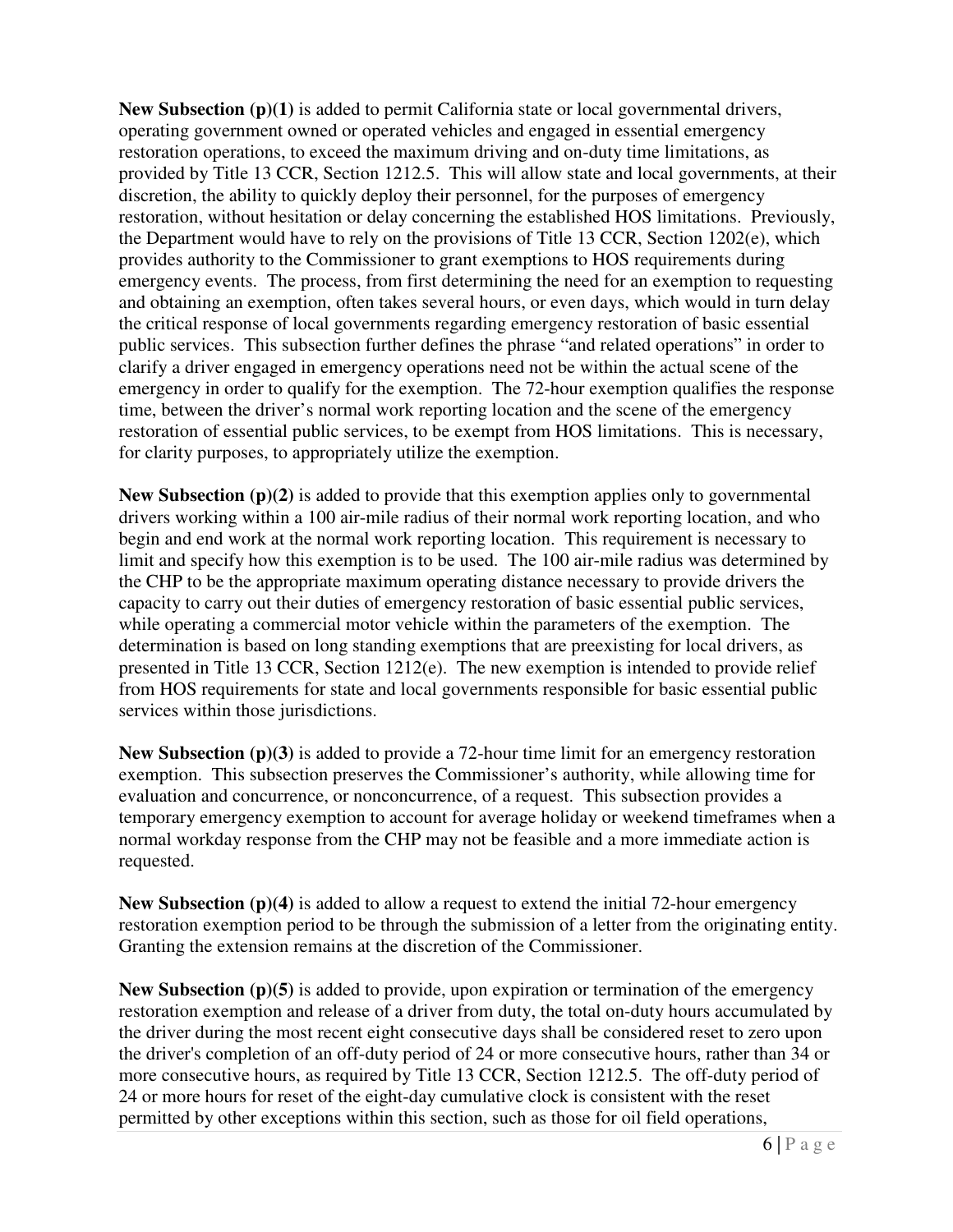firefighters, and the transportation of construction materials and equipment. Therefore, these drivers would not need 34 or more hours, as required for a reset for intrastate truck drivers engaged in more conventional commercial truck driver operations. The 24-hour reset is necessary to allow state or local government drivers, previously engaged in emergency restoration efforts, the ability to quickly reset their cumulative clock, in order to resume their routine scheduled duties without being penalized for the hours accumulated during the emergency restoration of basic essential public services.

New Subsection (p)(6) is added to require California state or local government agencies, utilizing this exemption, to document the nature of the incident requiring emergency restoration services and the duration of the emergency necessitating excessive driving hours. This is necessary to ensure the exemption provided by this section is used appropriately and is properly accounted for. The retention of these documents, for at least two years, was determined by the CHP as a reasonable amount of time to permit verification of compliance with applicable drivers' HOS requirements and not so long as to be burdensome for recordkeeping purposes.

 **New Subsection (p)(7)** is added to provide governmental entities direction and contact information required for telephonic notification of the utilization of an emergency restoration exemption.

 **New Subsection (p)(8)** is added to establish the Commissioner of the CHP as the determining authority for the issuance or rescission of an emergency restoration exemption or any extensions of said order.

 **New Subsection (p)(9)** is added to provide a definition for "emergency restoration," as used in this section. This definition is necessary to provide the circumstances for which this exemption may be used. The definition is similar to the definition of "emergency," as provided in Section  $34501.2(b)(1)(C)$  CVC. Additionally, this subsection provides clarification for what does not meet the definition of emergency restoration and, therefore, may not be used to utilize this exemption.

New Subsection (p)(10) is added to provide a definition for "governmental driver," as used in this section. This definition is necessary to provide clarification of who is considered a qualified governmental driver or governmental employee for which this exemption may be used.

 **New Subsection (q)** is added to provide drivers of specified tow trucks a limited extension of the driver's work period. A driver's work period is defined in Title 13 CCR, Section 1201(hh), as the duration between the time a driver first reports for duty, and the time a driver is completely relieved of all duties and is permitted to go off-duty for ten consecutive hours. Title 13 CCR, Section 1212.5, requires intrastate truck drivers to not drive for any period after the end of the 16th hour after coming on duty following ten consecutive hours off duty. This exemption will allow drivers of specified tow trucks to drive no more than 12 hours within their work period, rather than limiting driving to the first 16 hours since first coming on duty. This extension is necessary for drivers of specified tow trucks due to their inconsistent driving patterns.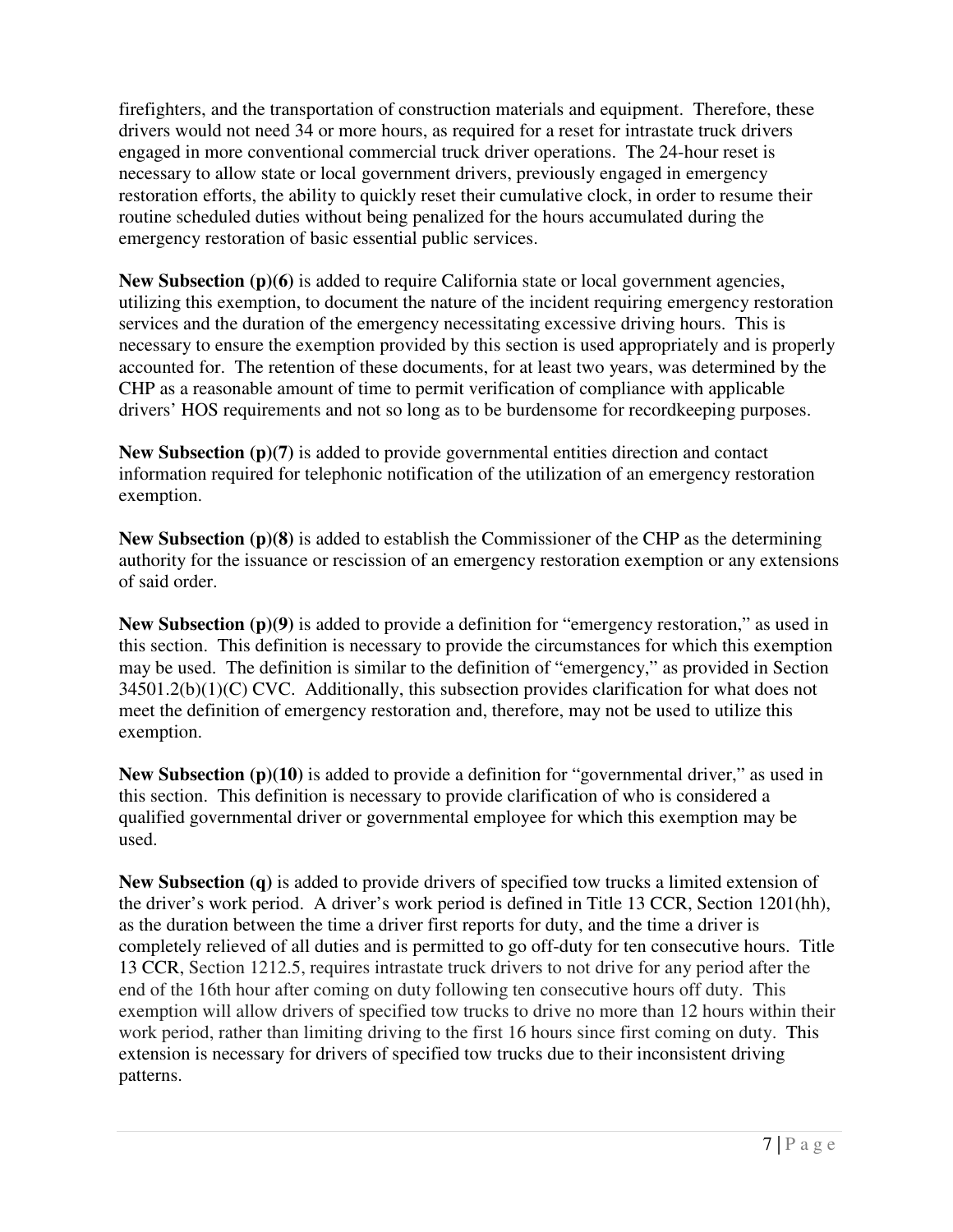**New Subsection** (q)(1) is added to define the term "tow truck," as used within the section. This definition references the definition of tow truck, contained in Section 615(a) CVC, and further limits that definition for the purposes of the proposed new Title 13 CCR, Section 1212(q). This limitation is intended to include only those vehicles which are used to lift, carry, or otherwise remove disabled vehicles from the roadway in the interest of immediate restoration of the roadway, in support of public safety. The further limiting of the definition is intended to exclude vehicles otherwise defined as tow trucks, not engaged in the immediate restoration of the roadway through the removal of disabled vehicles.

**New Subsection** (q)(1)(A) is added to prohibit drivers, utilizing the proposed exception to drivers' HOS limits, from driving more than 12 hours within any work period following at least ten consecutive hours off duty. This limit is consistent with drivers' HOS limits applicable to drivers engaged in intrastate transportation of general freight, contained in Title 13 CCR, Section 1212.5.

 **New Subsection (q)(1)(B)** is added to prohibit drivers, utilizing the proposed exception to existing drivers' HOS limits, from driving after the end of the 16th hour on duty in any work period. This limitation will permit the drivers of specified tow trucks to extend any work period with off-duty time interspersed throughout the work period. The limitation is intended to provide relief from the prohibition contained in Title 13 CCR, Section 1212.5, otherwise applicable to drivers engaged in intrastate transportation of general freight, from driving after the 16th consecutive hour since first reporting for duty.

 Existing drivers' HOS limits prohibit driving after the 16th consecutive hour since reporting for duty. These 16 consecutive hours include all on-duty time, as that term is defined, and all off-duty time, as both of those terms are applicable to drivers of regulated commercial vehicles. The proposed exception is intended to permit the driver of a specified tow truck to be relieved from duty and all responsibility for performing work, throughout the work period, in order to allow for an extended work period. For example, currently, a driver who is required to be in readiness to work or begins to work at 6:00 A.M. may not drive a regulated commercial vehicle after 10:00 P.M., or the 16th hour since reporting for duty, until such time as the driver accumulates at least ten consecutive hours off duty. Under the proposed exception, the driver may accumulate off-duty time of less than ten consecutive hours throughout the work period, thus permitting operation of the commercial vehicle beyond the 16th consecutive hour since going on duty.

 **New Subsection (q)(1)(C)** is added to prohibit driving after 80 hours on duty in any eight consecutive days. This is consistent with drivers' HOS limits applicable to drivers engaged in intrastate transportation of general freight, contained in Title 13 CCR, Section 1212.5.

 For example, a driver who accumulates 12 hours of on-duty time for each of six consecutive days, totaling 72 hours, may not drive on the seventh or eighth consecutive day after accumulating eight additional hours (a total of 80 hours) of on-duty time. Drivers' HOS limits are applicable to drivers actually driving a regulated commercial vehicle, as the term "driving time" is defined, and intended to limit driving time in the interest of public safety. While drivers' HOS limits do not prohibit or limit the duration of work, other than driving a regulated commercial vehicle as specified, all working time is defined as on-duty time and is included in the accumulation of on-duty hours.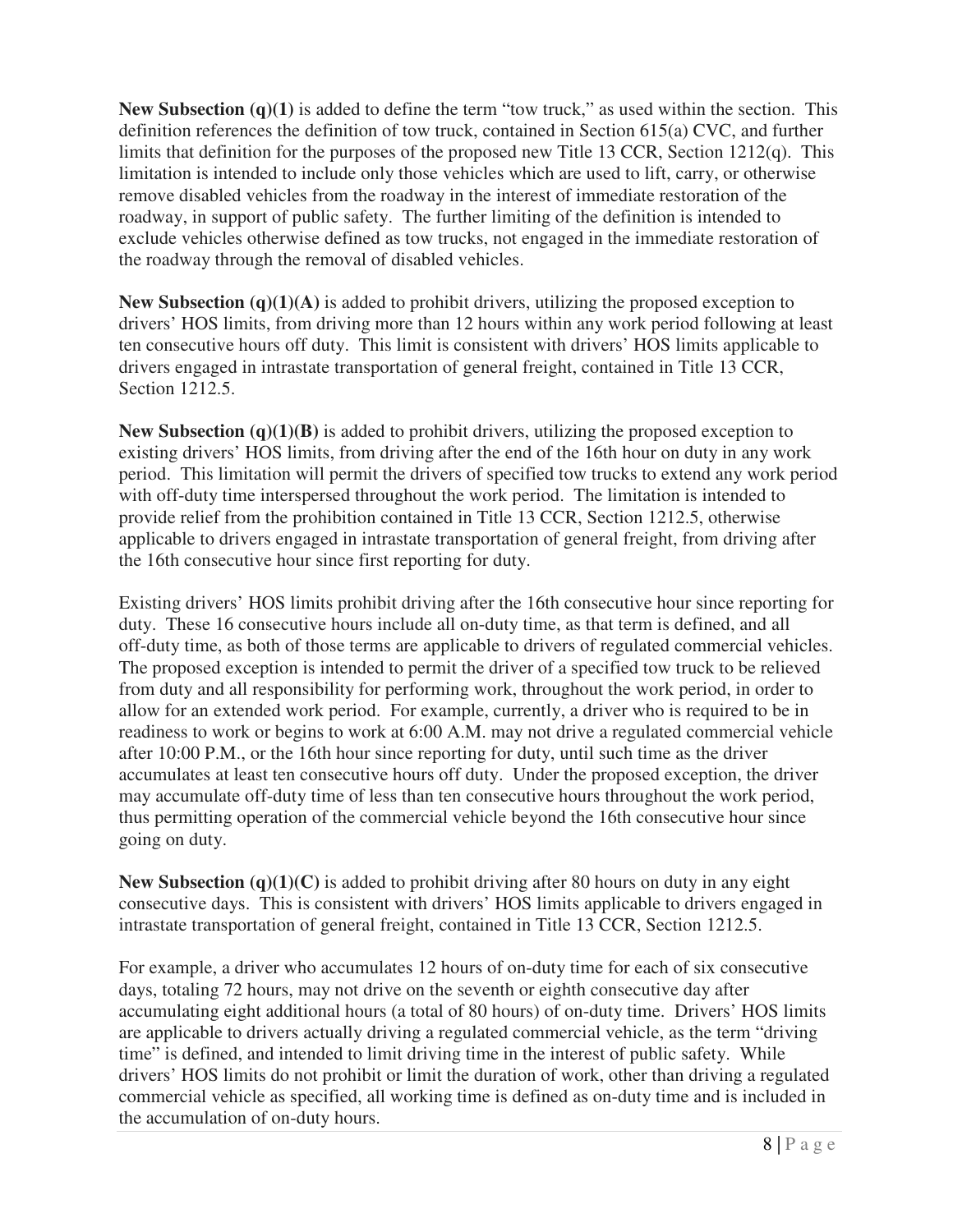The accumulation of on-duty time may be reset to zero with the beginning of an off-duty period of not less than 34 consecutive hours. This provision is contained in drivers' HOS requirements applicable to drivers engaged in intrastate transportation of general freight in Title 13 CCR, Section 1212.5. The proposed exception continues to permit this cumulative on-duty time reset provision for drivers of specified tow trucks, but is not intended to provide any additional relief relative to this provision.

 **New Subsection (q)(2)** is added to prohibit drivers of tow trucks, otherwise specified within the proposed exception, from utilizing the exception.

New Subsection (q)(2)(A) is added to prohibit drivers transporting HM in a quantity requiring the display of placards, pursuant to Section 27903 CVC, or an HM transportation license, pursuant to Section 32000.5 CVC, from utilizing the proposed exception. Additionally, the subsection prohibits use of the exception by drivers transporting hazardous waste of a type or quantity requiring a hazardous waste transporter permit, pursuant to Section 25163 of the Health and Safety Code. Drivers of these vehicles are deemed to pose an increased risk to public safety. As such, use of the proposed exception is unreasonable for these drivers who remain subject to existing drivers' HOS limits.

 **New Subsection (q)(2)(B)** is added to prohibit drivers of truck-tractors, any motor truck used to tow any trailer, defined in Section 34500(e) CVC, and the driver of any other vehicle, not defined in proposed Title 13 CCR, Section 1212(a), from utilizing the exception. These drivers are not generally engaged in lifting, carrying, or otherwise removing disabled vehicles from the roadway in the interest of immediate restoration of the roadway. As such, use of the proposed exception is unreasonable for these drivers who remain subject to existing drivers' HOS limits.

 **New Subsection (q)(3)** is added to prohibit the use of the proposed exemption at the discretion of the driver of a tow truck. The subsection is intended to provide the motor carrier employing the tow truck driver the option of requiring the driver to remain compliant with existing drivers' HOS limits. The subsection is further intended to allow the employing motor carrier to retain safety control and oversight of employed tow truck drivers, specifically relative to the use of the proposed exception.

 **New Subsection (q)(3)(A)** is added to require drivers of tow trucks to complete a driver's RODS, pursuant to Title 13 CCR, Section 1213, notwithstanding any other exception or exemption, as a requirement to utilize the provisions of the exception permitting an extended driver's work period. The subsection requires the use of the driver's RODS during any 24-hour period, during which the exception is utilized, as well as the immediate subsequent seven consecutive 24-hour periods. Driving a commercial vehicle requires the utmost attention of the driver; accumulated fatigue has a deleterious effect on the driver's capacity for safe operation of the vehicle. As such, it is necessary to ensure all of the driver's time is documented on a driver's RODS, pursuant to Title 13 CCR, Section 1213.

 The driver's RODS, required by Title 13 CCR, Section 1213, contains a graph-grid on which the driver records all activity during the 24-hour period, including all on-duty, off-duty, and driving time. Use of the graph-grid provides both the employing motor carrier and the Department the capacity to more closely monitor driver fatigue in the interest of driver and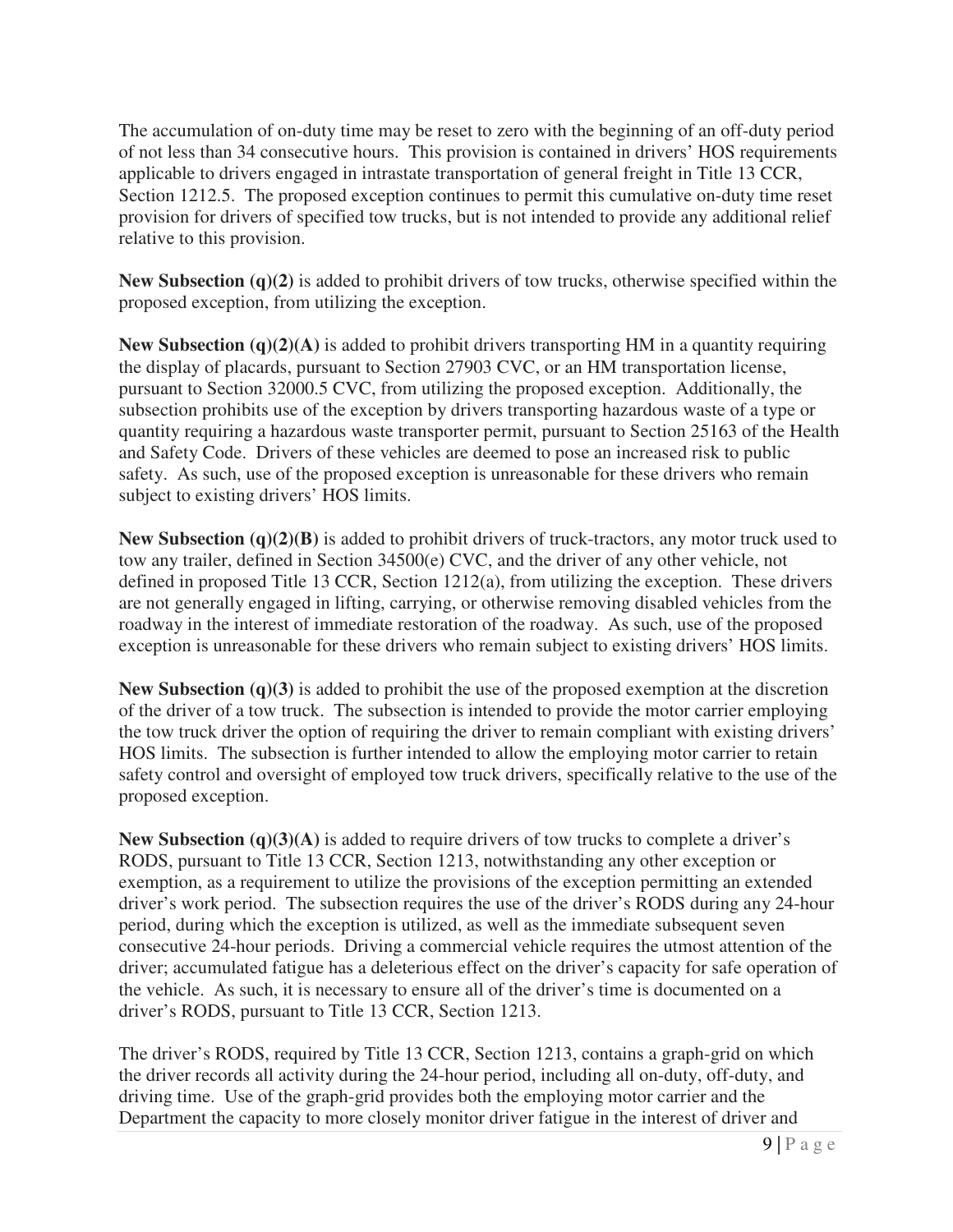public safety. Moreover, use of the graph-grid allows close monitoring of driver fatigue accumulated over an eight consecutive day period.

**New Subsection** (q)(4)(A) is added to require tow truck operators, as defined in subsection  $(q)(1)$  of this paragraph, who are involved in an incident, as defined by subsection  $(q)(4)(B)$  of this paragraph, to report the incident to the Department within 15 days of the incident. Additionally, the subsection permits submission of the report by United States Mail or email, and provides a physical and email address to support the submission of the required report.

 The subsection requires a report to be submitted in the event of an incident occurring during any 24-hour period during which the driver utilizes the proposed extension of the driver's work period or the immediately subsequent seven 24-hour periods. This is intended to permit the Department to track and analyze incidents which may be attributable to accumulated fatigue of drivers utilizing the proposed exception.

 The subsection also requires any incident report to include legible copies of reports or descriptions of the incident made by any law enforcement agency, any emergency response agency, or any insurance company. This requirement is intended to provide the Department the greatest capacity to track and analyze incidents and contributing factors which may be associated with the use of the proposed exception and extension of a tow truck driver's work period.

 **New Subsection (q)(4)(B)** is added to define the term "incident" for the purpose of the section.

**New Subsection (q)(4)(B)(i)** is added to include within the definition of "incident," as any injury to the driver, any member of the public, any emergency response personnel, or any other party at the scene which is directly attributable to any action or inaction of the tow truck driver. The extent of injury, included in the definition of incident, is an incident that results in an injury requiring medical attention beyond first aid, as defined in Section 5401 of the Labor Code. For the purpose of the section, first aid is defined as any one-time treatment, and any follow-up visit for the purpose of observation of minor scratches, cuts, burns, splinters, or other minor industrial injury, which do not ordinarily require medical care.

 This definition is consistent with existing definitions applicable to industrial injuries in California. Injuries involving, or as the result of action or inaction by, a tow truck driver may occur as the result of accumulated fatigue. As such, and as a result of the aforementioned reporting requirement, the Department may assess any possible deleterious effect on driver or public safety attributable to, or occurring in conjunction with, use of the proposed exception.

 **New Subsection (q)(4)(B)(ii)** is added to include property damage in the definition of the term "incident," as used within the section. The property damage included is limited to a retail restoration or replacement value exceeding \$500. This is intended to include vehicles, infrastructure, personal property, or any other property adversely affected, at or above the \$500 retail restoration or replacement cost level, attributable to any action or inaction of a tow truck driver operating under the provisions of the exception.

 The retail restoration or replacement cost is intended to preclude avoidance of incident reporting of included property damage by the employer of a tow truck driver who replaces or restores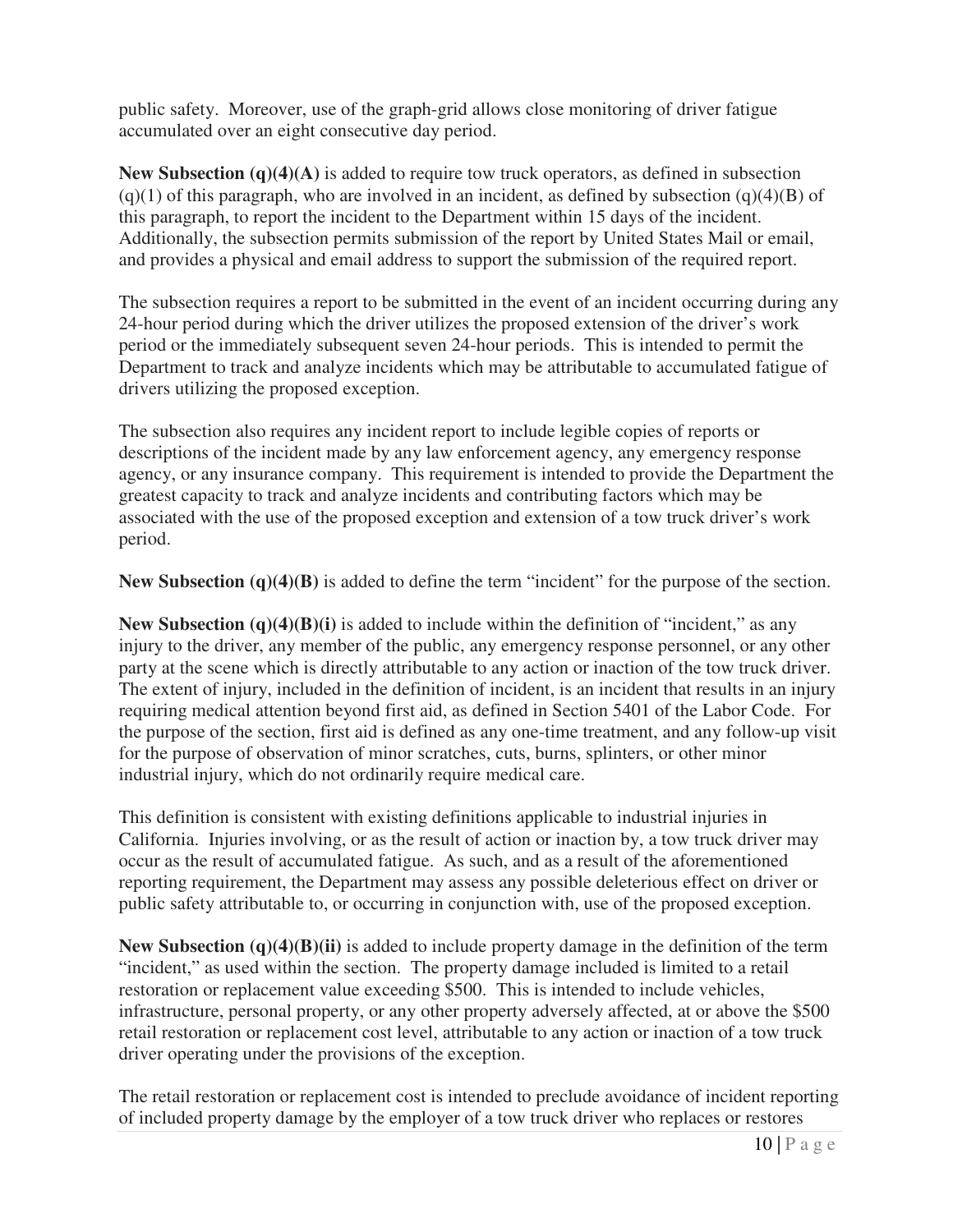damaged property at a reduced or discounted rate. This is further intended to ensure restoration of any party affected by any included property damage, to the level of existence prior to the damage.

## **§ 1212.5 Maximum Driving and On-duty Time**

Subsection (a) is amended to include newly proposed Title 13 CCR, Sections 1212(p) and (q). These newly proposed sections include exceptions to the maximum driving and on-duty limits applicable to drivers of regulated commercial vehicles. Moreover, the newly proposed sections will provide relief only to specified drivers operating specified vehicles, under specified conditions. The subsection is amended to include the newly proposed subsections in the list of exceptions to the existing maximum on-duty and driving limits contained in Title 13 CCR, Section 1212.5.

Subsections (a)(1), (a)(1)(A), and (a)(1)(B) are amended to clarify the language related to the HOS requirements for drivers of buses and trucks being operated in intrastate commerce. Currently, the regulations combine the requirements for bus drivers, truck drivers, and flammable-liquid tank vehicles within the same subdivision. This could lead to confusion as to the specific requirements for the driver of each vehicle type. Reference to flammable-liquid tank vehicles is being moved from subsection  $(a)(1)$  to subsection  $(a)(2)(A)$ , providing greater clarity, as well as consistency with the same limitation prescribed pursuant to Section 34501.2(b)(1) CVC.

### **HISTORY/BACKGROUND**

None.

# **STUDIES/RELATED FACTS**

None.

# **CONSULTATION WITH OFFICIALS**

None.

## **LOCAL MANDATE**

These regulations do not impose a new mandate on local agencies or school districts.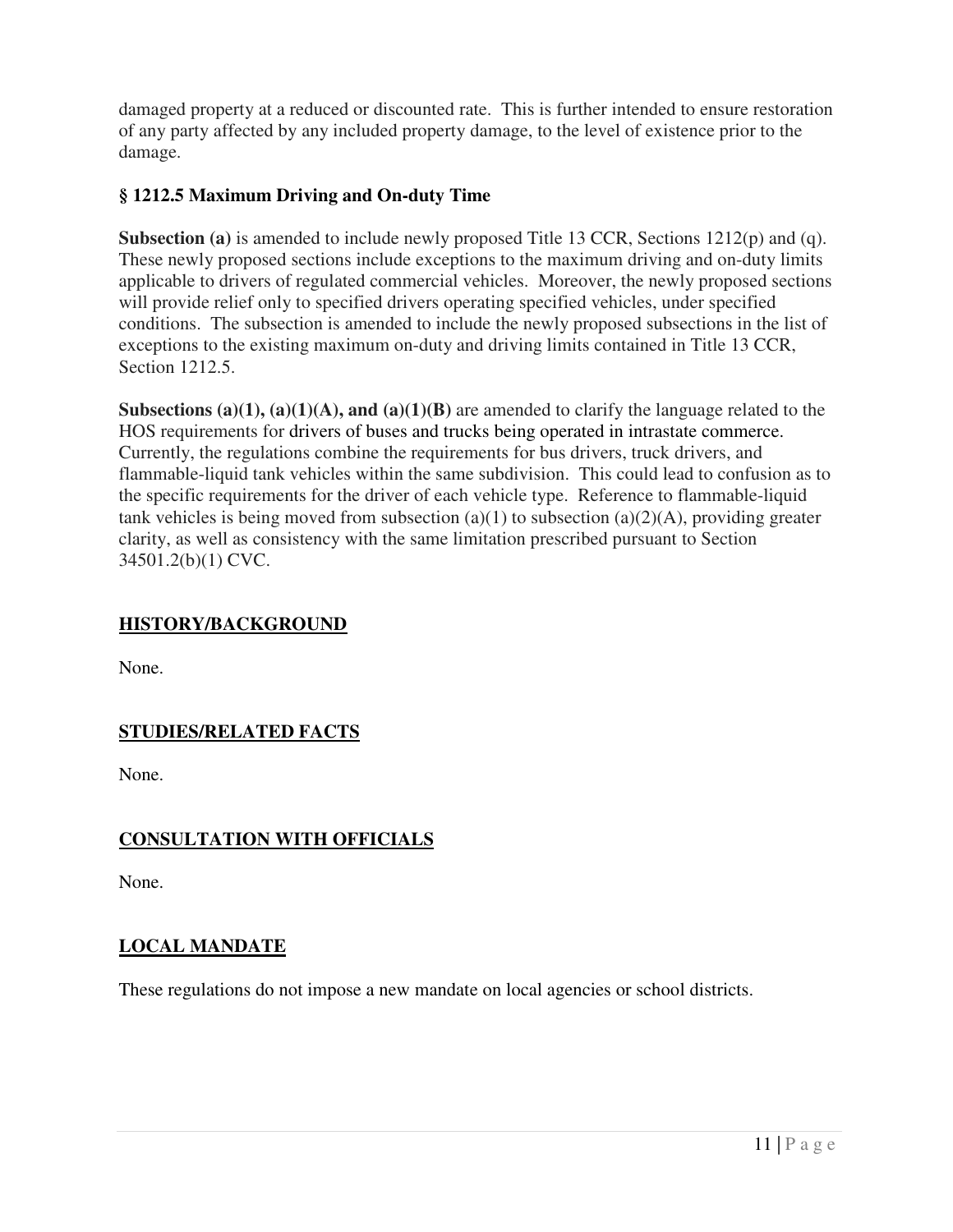## **IMPACT ON SMALL BUSINESS/IMPACT ON BUSINESS**

None.

### **DOCUMENT INCORPORATED BY REFERENCE**

None.

## **ECONOMIC IMPACT ASSESSMENT/ ANALYSIS**

#### *Creation or Elimination of Jobs in the State of California*

 The CHP has evaluated whether jobs would be affected in the State of California and determined this rulemaking will neither create, nor eliminate jobs in the State of California, nor result in the elimination of existing businesses or create or expand businesses in the State of California. Proposed changes will affect only those individuals employed by specified motor carrier entities assigned to operate commercial motor vehicles and provide increased lawful operating hours within which to do so. As a result, the proposal will result in neither a net increase nor decrease in the overall number of jobs and will not impact the size, scope, or number of businesses in California. Additionally, this proposed regulatory change will not have a significant statewide adverse economic impact directly affecting businesses, including the ability of California businesses to compete with businesses in other states.

### *Creation, Expansion, or Elimination of Businesses in the State of California*

 These regulations affect motor carriers and drivers that operate vehicles described in Section 34500 CVC. All those on the departmental motor carrier interested party list are notified of proposed changes and given the opportunity to comment. The proposed regulations are also electronically noticed publicly. It is assumed that both small and large businesses, as well as industry advocates, may review the regulations. Nothing in these proposed regulations adversely impacts businesses which operate in compliance with applicable laws and regulations.

 The CHP has not identified any significant adverse impact on businesses. Businesses subject to federal jurisdiction are currently required to comply with Federal Motor Carrier Safety Regulations (FMCSR), and therefore, the mere adoption of regulations to avoid preemption or to grant enforcement authority of preexisting regulations provides no additional impact on the industry. The proposed regulations updated and amended in Title 13 CCR, Section 1213, are already applicable and enforceable on businesses subject to federal jurisdiction, pursuant to Title 49 CFR, Part 395. Business subject to state jurisdiction are also required to meet current statutory and regulatory HOS regulations. The proposed regulations provide relief from these HOS regulations when certain conditions exist and do not place economic burdens on the affected entities.

 There is no indication that businesses operating "regulated" vehicles under the purposed regulations will incur the need to add or reduce personnel. The changes allow more flexibility in staffing and responding to incidents outlined in the proposed regulation.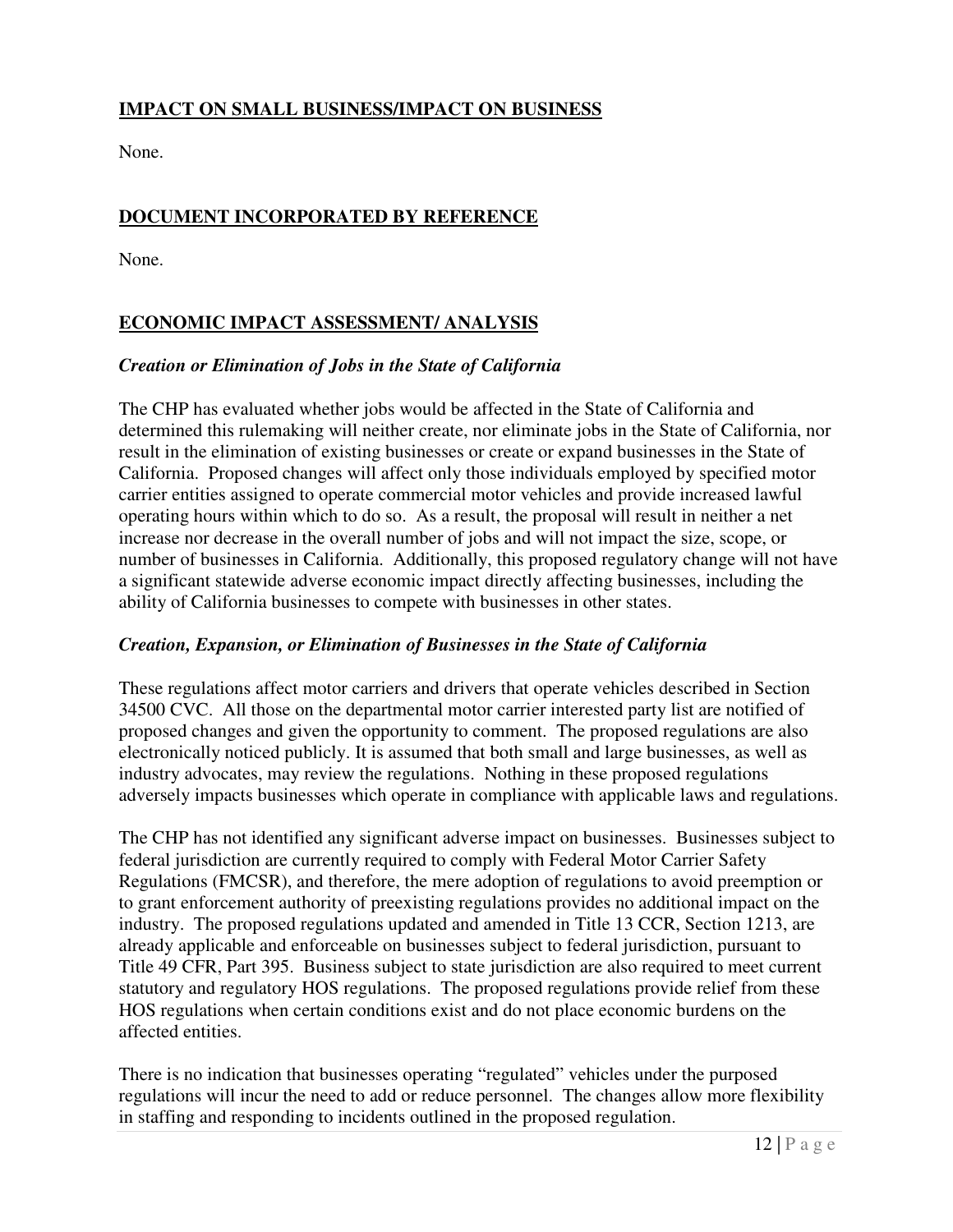The CHP has determined these regulatory amendments will result in:

- • No increased costs for motor carriers. The proposed regulatory amendments only clarify existing regulation, without affecting the application, or eliminate regulation which is no longer applicable.
- No significant compliance cost for persons, businesses, or agencies directly affected.
- • No discernible adverse impact on the quantity and distribution of goods and services to large and small businesses or the public.
- No impact on the level of employment in the state.
- • No adverse impact on the competitiveness of this state to retain businesses, as the majority of other states (especially neighboring states) have already adopted these or similar requirements.
- • No discernable benefits of the regulation to the health and welfare of California residents, worker safety, and the state's environment.

### *Benefits of the Regulation*

 The CHP has evaluated the potential benefits of this proposed regulatory action. This proposed regulatory action will continue to provide benefits, which include a nonmonetary benefit to the protection and safety of public health, employees, and the environment. The CHP has made an initial determination that this proposed regulatory change will:

- Have no effect on housing costs;
- Not impose new mandates upon local agencies or school districts;
- • Involve no nondiscretionary costs or savings to any local agency, no cost to any local agency or school district for which Sections 17500-17630 of the Government Code require reimbursement, no costs or savings to any state agency, nor costs or savings in federal funding to the state;
- • Neither create nor eliminate jobs in the State of California, nor result in the elimination of existing businesses, nor create or expand businesses in the State of California;
- • Continue to provide a nonmonetary benefit to the protection and safety of public health, employees, and the environment by providing a regulatory basis for enforcement efforts as they relate to the CFR; and
- • Have no significant statewide adverse economic impact directly affecting businesses, including the ability of California businesses to compete with businesses in other states.